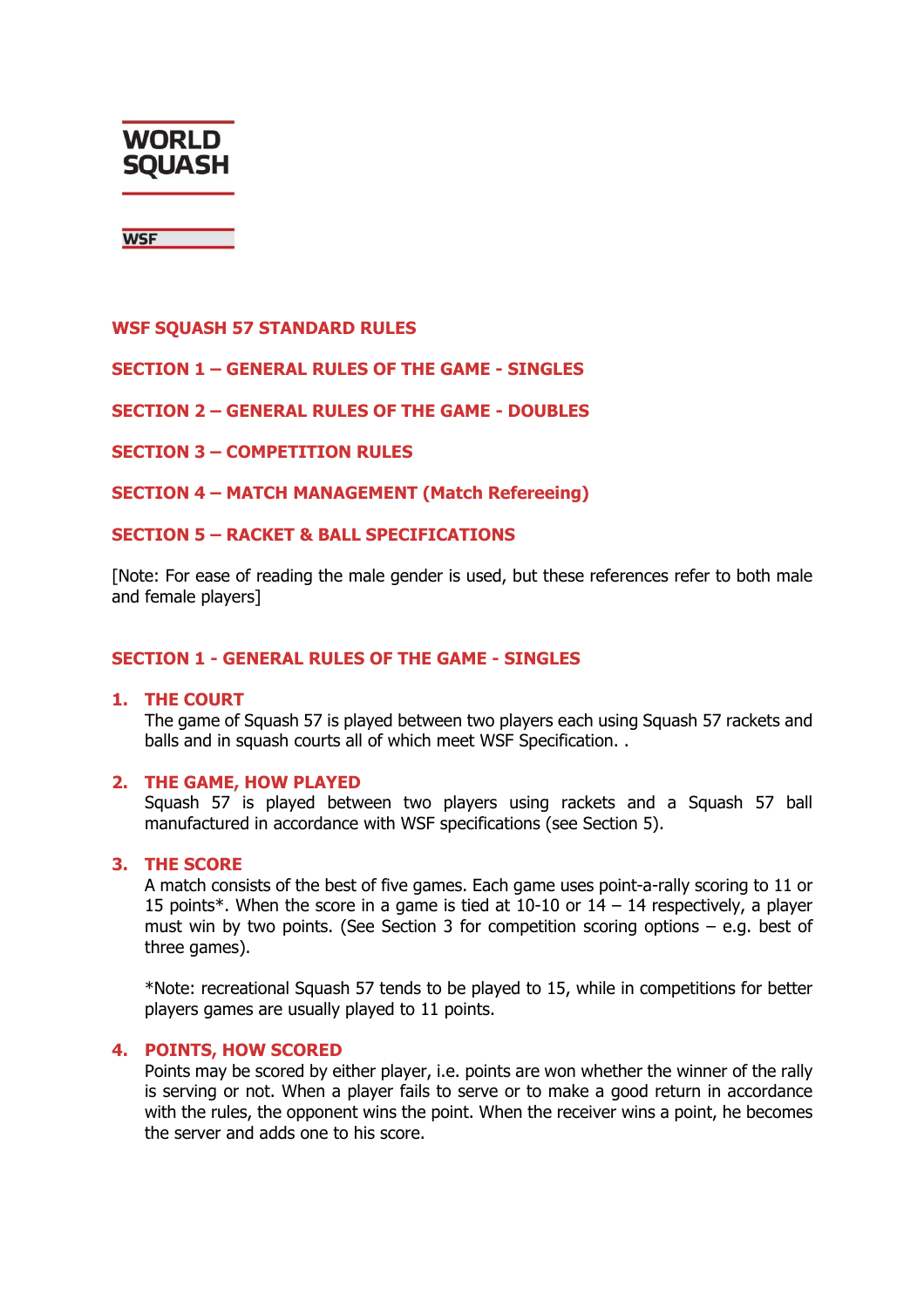### **5. THE SERVICE**

- a. The right to serve is decided by the spin of a racket. The server continues to serve until losing a point, after which the opponent becomes the server.
- b. At the beginning of each game, and after winning the serve, a player has the choice of serving from either service box and then alternates for as long as he scores points. However if the server serves a fault which is not taken, or a rally ends in a let, he serves again from the same box. If the server serves from the wrong box there is no penalty and the service counts as if served from the correct box, except that a receiver who does not attempt to take the service may request that it be served from the other box.
- c. The ball, before being struck, must be dropped or thrown on to the floor, without touching the wall; it must be served directly onto to the front wall between the tin and the out of court (top) line, so that on its return, unless volleyed, it falls to the floor within the back quarter of the court opposite to the server's box. Should a player, having dropped or thrown the ball on to the floor, make no attempt to strike it, it may be dropped or thrown again without penalty. A player with the use of only one arm/hand may use the racket to propel the ball onto the floor before striking it.
- d. A service is good when it is not a fault or does not result in the server serving his hand out in accordance with Rule 5(f). If the first service is a fault the server may serve a second time. The receiver may decide to play a fault on the first serve, and if he attempts to do so the service becomes good and the ball continues in play. (The receiver has not attempted to take a fault until he has clearly made an attempt to play the ball). A second service that is a fault may not be played by the receiver.
- e. A service is a fault:
	- (i) If at the time of striking the ball the server fails to have at least one foot in contact with the floor within the service box, and no part of that foot touching the line surrounding the service box.
	- (ii) If the ball is not bounced on the floor before serving. Any combination of faults during a serve counts as one fault.
	- (iii) If the ball, having been served, touches the back wall before touching the floor. It may touch the side wall before touching the floor. A ball which strikes the back wall and floor simultaneously is a good service.
	- (iv) If the ball, having been served, first touches the floor on or outside the short or half-court lines bordering the back quarter of the court required in Rule 5(c).
- f. A server serves his hand out and loses the service and the opponent scores a point:
	- (i) If two consecutive faults are served.
	- (ii) If the ball touches the walls before being hit by the server, or if the server fails to strike the ball after it has bounced or strikes it more than once.
	- (iii) If the ball is served onto or below the tin, or out, or against any part of the court before the front wall.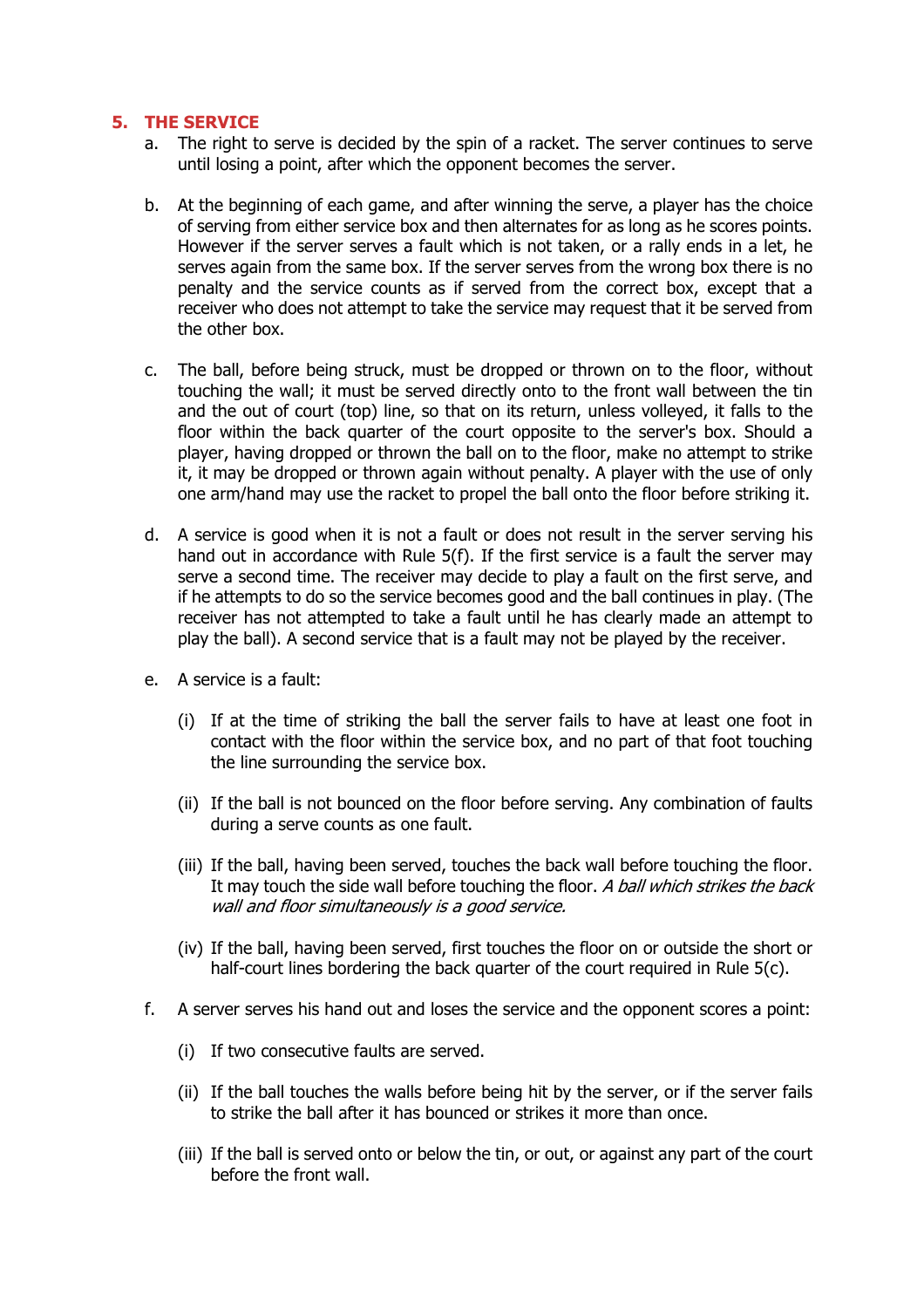(iv) If the ball, before it has bounced twice on the floor or has been struck by the opponent, touches the server, his clothing or racket.

# **6. THE PLAY**

After a good service has been delivered, the players return the ball alternately until one fails to make a good return, or the ball otherwise ceases to be in play, in accordance with the rules.

# **7. GOOD RETURN**

A return is good if the ball, before it has bounced twice upon the floor, is returned by the striker onto the front wall above the tin, without touching the floor or any part of the striker's body or clothing, provided the ball is not hit twice or out.

# **8. LET**

A Let is an undecided rally, and the service or rally where a Let is allowed does not count and the server serves again from the same box. A Let does not cancel a previous first fault which was not taken by the receiver.

# **9. RALLIES, HOW WON**

A player wins a rally:

- a. Under Rule 5(f);
- b. If the opponent fails to make a good return of the ball;
- c. If the ball after being hit by the striker touches the opponent or anything carried or worn by the opponent:
- d. If a point is awarded by the Referee as provided for in the Rules.

# **10. HITTING OPPONENT WITH THE BALL**

If an otherwise good return, before reaching the front wall, hits the opponent, or the opponent's racket, or anything the opponent wears or carries, then the ball ceases to be in play, and:

- a. If the player's ball would have struck the front wall without first touching any other wall, the striker wins the rally;
- b. However if the striker had followed the ball round, and so turned, taking the ball on the forehand rather than the backhand or vice-versa, a Let is allowed.
- c. This includes the case of a striker playing the ball behind his back or between his legs. If the striker, having turned elects not to continue the rally for fear of striking opponent with racket or ball and, in the opinion of the Referee, is able to make a good return, then a Let is allowed. If in circumstances other than those covered in a or b above the ball would have been good, a Let is allowed unless, in the Referee's opinion a winning stroke has been intercepted, in which case the striker wins the rally.
- d. If the return would not have been good, the striker loses the rally.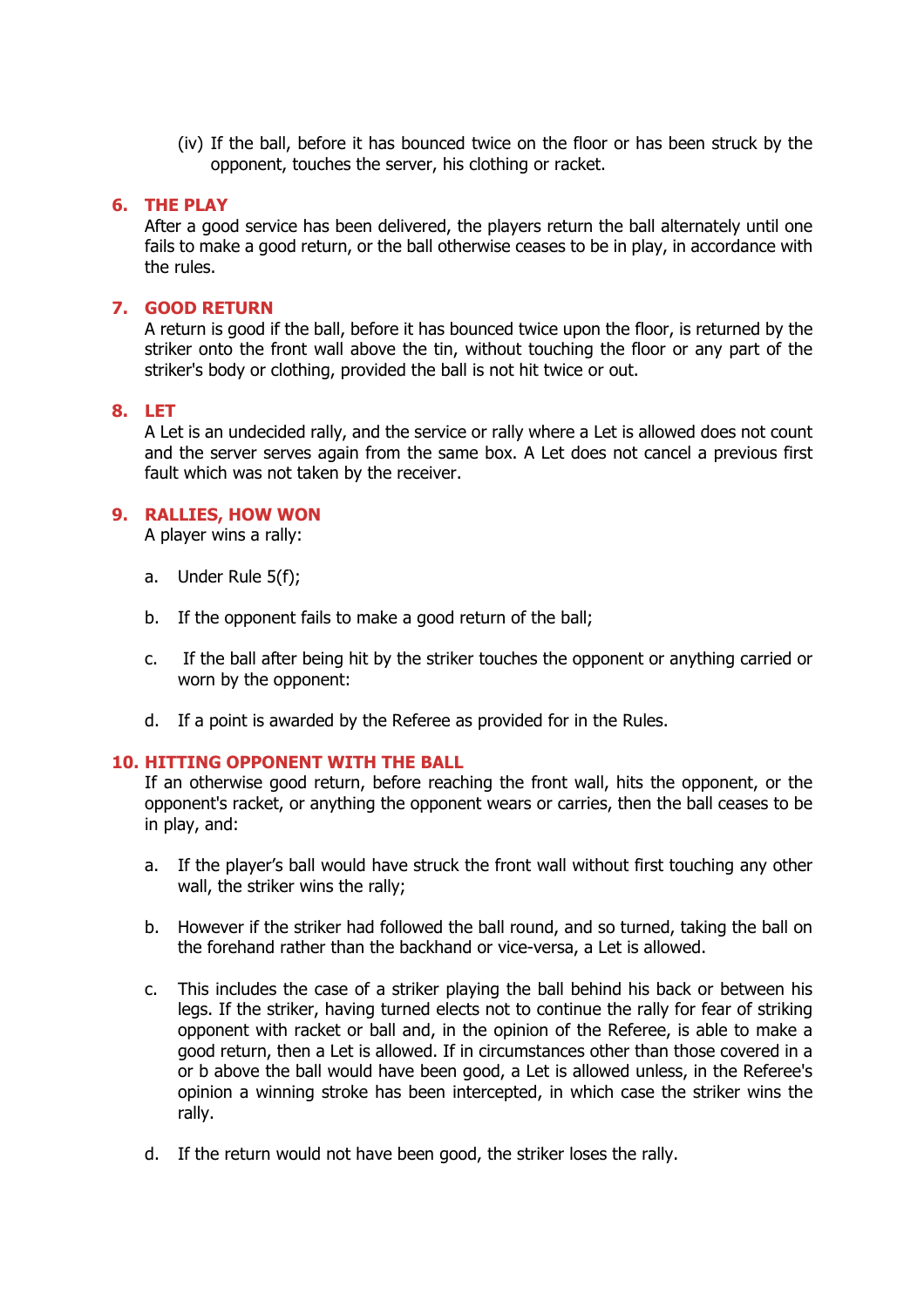# **11. FURTHER ATTEMPTS TO HIT THE BALL**

If the striker strikes at and misses the ball, further attempts may be made to return it. If after being missed, the ball touches the opponent, or opponent's racket or anything worn or carried, then:

- a. If the striker would otherwise have made a good return, a Let is allowed, or
- b. If the striker could not have made a good return, the striker loses the rally.
- c. If any such further attempt is successful, resulting in a good return being prevented from reaching the front wall by hitting the opponent, or anything worn or carried by the opponent, a Let is allowed in all circumstances.

# **12. FAIR VIEW, FREEDOM TO PLAY THE BALL & INTERFERENCE**

a. After playing a ball, a player must make every effort to get out of the opponent's way.

That is:

- (i) A player must make every effort to give the opponent a fair view of the ball, so that he may see it clearly enough to play it.
- (ii) A player must make every effort not to interfere with, or crowd, the opponent in the latter's attempt to get to, or play, the ball.
- (iii) A player must make every effort to allow the opponent, as far as the latter's position permits, freedom to play the ball directly to the front wall, or to either side wall to within one metre of the front wall.
- b. If any such form of interference has occurred, and, in the opinion of the Referee, the player has not made every effort to avoid causing it, the Referee shall on appeal, or stopping play without waiting for an appeal, award the rally to the opponent, provided the opponent was in a position to make a good return.
- c. However, if interference has occurred, but in the opinion of the Referee the player has made every effort to avoid causing it, the Referee shall on appeal, or stopping play without waiting for an appeal, award a Let, except that if the opponent is prevented from making a winning return by such interference or by distraction from the player, the Referee shall award the rally to the opponent.
- d. When, in the opinion of the Referee, a player refrains from playing the ball, which, if played would clearly have won the rally he will be awarded the point.
- e. If either player makes unnecessary physical contact with his opponent, the Referee may stop play and award a point accordingly.

(The practice of impeding an opponent in the effort to play the ball by obscuring the view or crowding is highly detrimental to the game of Squash 57. Unnecessary physical contact is also detrimental as well as being dangerous. Interfering with players must be interpreted to include the case of a player having to wait for an excessive swing of the opponent's racket).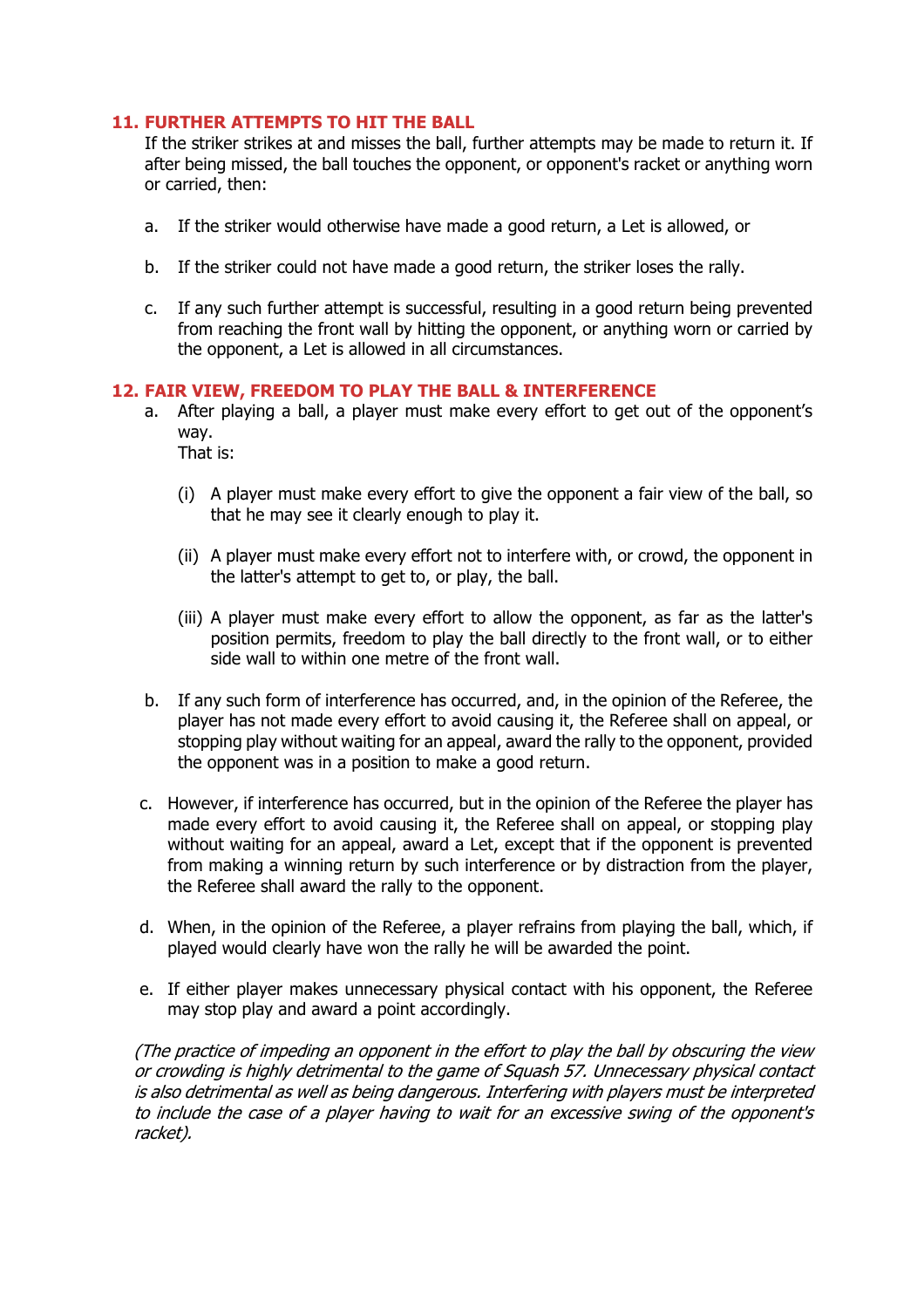# **13. LET, WHEN ALLOWED**

Notwithstanding anything contained in these rules, and provided always that the striker could have made a good return:

- a. A Let may be allowed:
	- (i) If, owing to the position of the striker, the opponent is unable to avoid being touched by the ball before the return is made.

(This rule shall be construed to include the case of the striker, whose position in front of his opponent makes it impossible for the latter to see the ball, or who shapes as if to play the ball and has a change of mind at the last moment, preferring to take the ball off the back wall, the ball in either case hitting the opponent, who is between the striker and the back wall. This is not, however, to be taken as conflicting in any way with the Referee's duties under rule 12).

- (ii) If the ball in play touches any article lying in the court.
- (iii) If the striker refrains from hitting the ball owing to a reasonable fear of injuring his opponent.
- (iv) If the striker, in the act of playing the ball, touches his opponent.
- (v) If the Referee is asked to decide an appeal and is unable to do so.
- (vi) If a player drops the racket, calls out or in any other way accidentally distracts the opponent, and the Referee considers that such occurrence has caused the opponent to lose the rally.
- b. A Let shall be allowed:
	- (i) If the Receiver is not ready, and does not attempt to take the service.
	- (ii) If the ball breaks during play.
	- (iii) If an otherwise good return has been made, but the ball goes out of court on its first bounce. (A ball which strikes the top of the glass backed wall is deemed to be out, unless it rebounds normally into the court off the vertical panel).
	- (iv) As provided for in rules 10
- c. A Let shall not be allowed when the player has elected to play through any interference and made an attempt to play the ball, except as provided for under these rules.
- d. Unless an appeal is made by one of the players, a Let shall not be allowed except where these rules provide for a Let.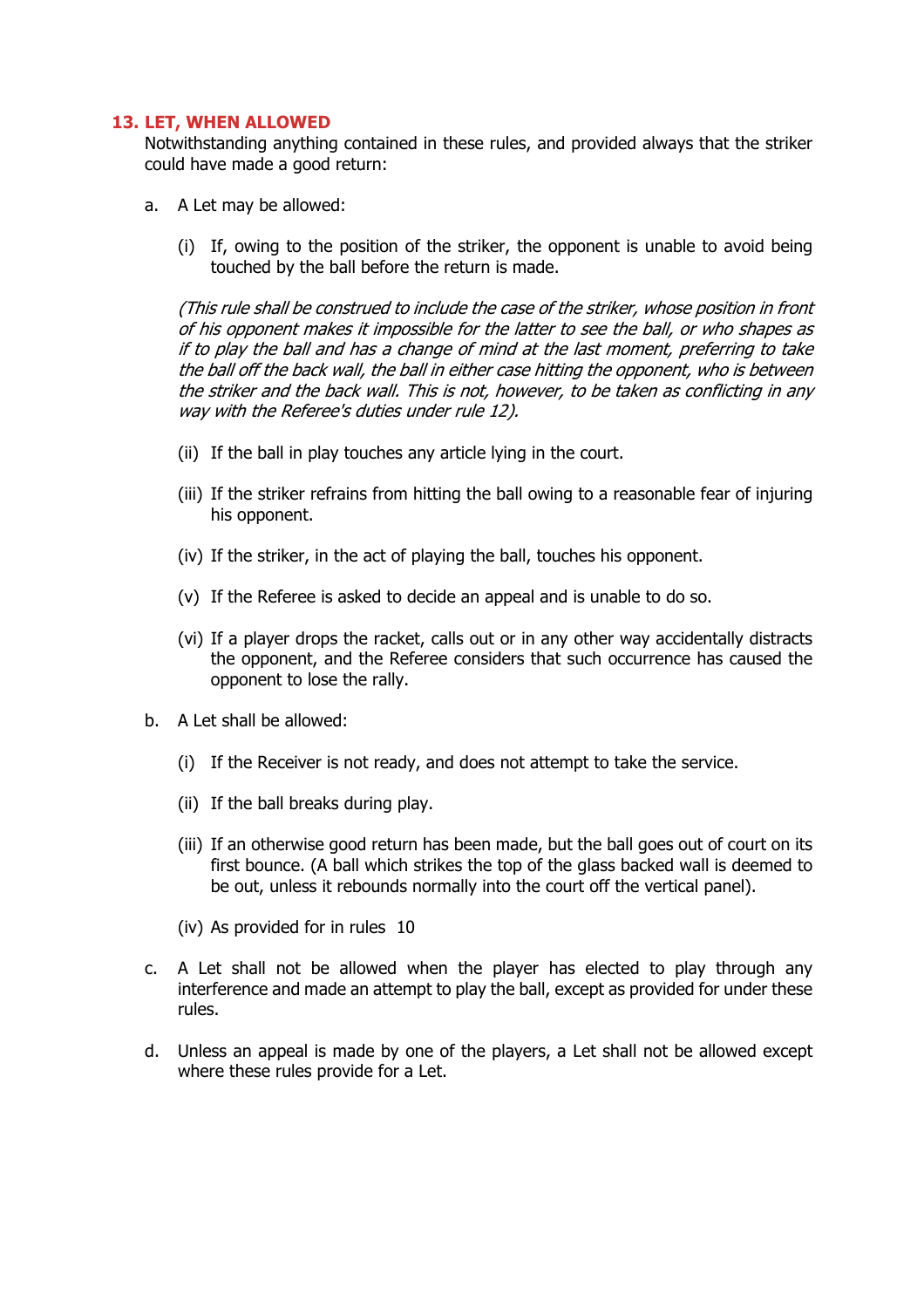### **14. NEW BALL**

- a. At any time, when the ball is not in play, a new ball may be substituted by mutual consent of the players, or on appeal by either player, at the discretion of the Referee. It is the responsibility of the player losing a rally or game, to check that the ball is not broken, when the rally/game ends. When the ball is found to be broken, the preceding rally must be replayed.
- b. In the event of a ball breaking, a new ball may be warmed, as provided for in rule 15.

### **15. WARM-UP**

Immediately preceding the start of play, a period not exceeding five minutes shall be allowed, on court, for the purpose of warming-up. A further period shall be allowed to warm-up if the match is being resumed after a considerable delay or when the ball is replaced.

### **16. PLAY IN A MATCH TO BE CONTINUOUS**

After the first service is delivered, play shall be continuous as far as is practical, provided that:

- a. At any time play may be suspended owing to bad light or other circumstances beyond the control of the players, for such period as the Referee shall decide. In the event of play being suspended for the day, the match shall start afresh, unless both players agree to the contrary.
- b. The Referee shall award a game to the opponent of any player who persists, after due warning, in delaying the play.
- c. There is an interval of ninety seconds between each game in a match. A player may leave the court during such intervals, but must remain in earshot of the Referee and be ready to resume play at the end of the stated time. When 15 seconds of the interval permitted between games are left, the Referee shall call "fifteen seconds" to warn the players to be ready to resume play. Should either player fail to do so when required by the Referee, a game may be awarded to his opponent.
- d. In the event of an injury, the Referee may require a player to continue to play or concede the match, except where the injury is contributed to by his opponent, or where it was caused by dangerous play on the part of the opponent. In the case of a contributed injury, the Referee may allow time for the injured player to receive attention and recover, and in the case of dangerous play, the injured player shall be awarded the match ("Contributed to by the opponent" should not include the situation where the injury to the player results from that player occupying an unnecessarily close position to his opponent).
- e. If a player suffers a blood injury play must cease until the blood-flow has stopped and the injured area is securely covered. In the event of a natural nose bleed, the Referee may allow up to 3 minutes for the player to recover. At the end of that time the player may concede a maximum of one game to obtain a further ninety seconds and if unable to continue shall concede the match.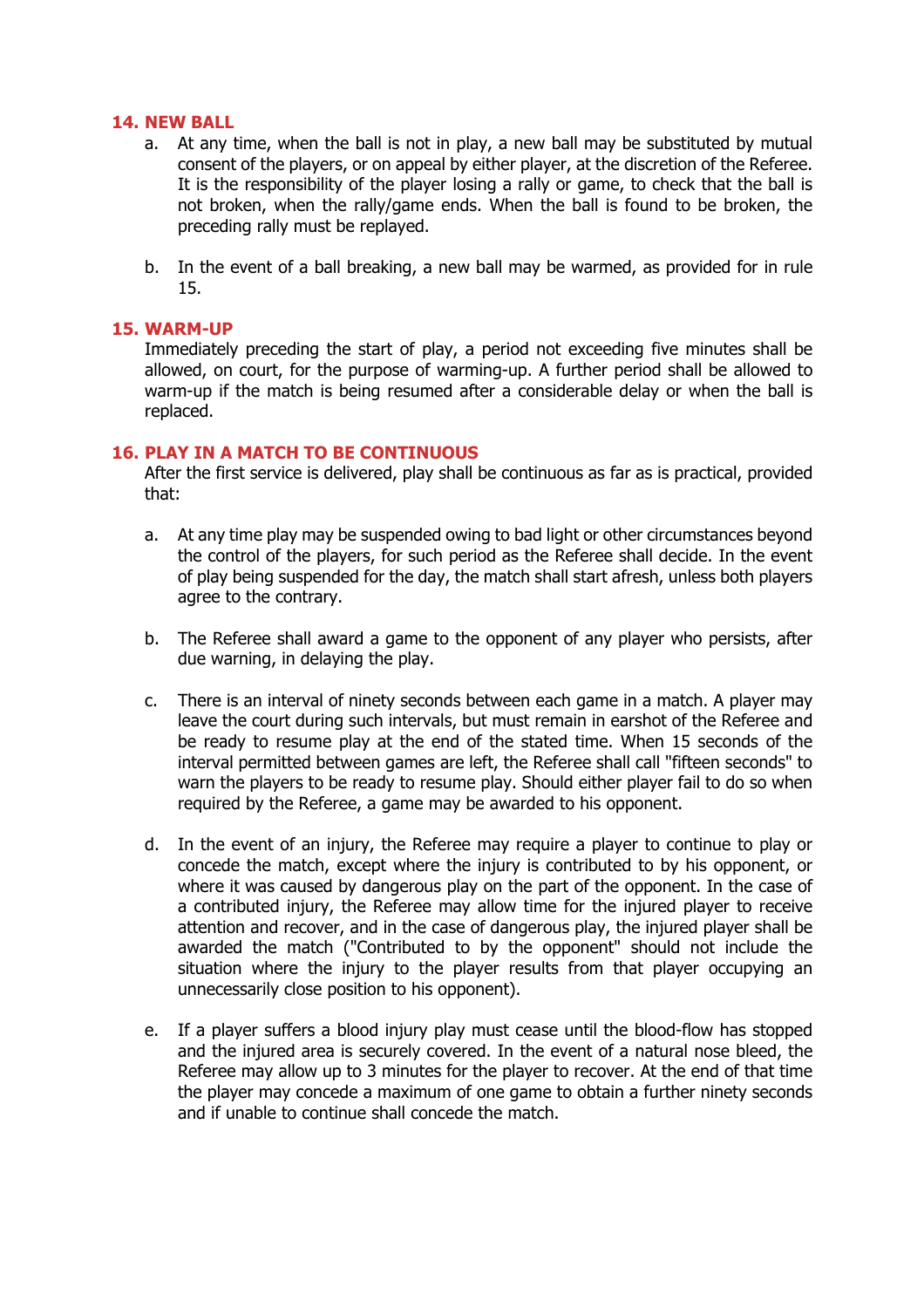# **SECTION 2 – GENERAL RULES OF THE GAME - DOUBLES**

The RULES of DOUBLES are the same as for the SINGLES game with the following alterations:

a. SIDES:

Sides shall consist of two players each.

b. WARM-UP:

The sides may warm up separately or together. Either side may request a separate warm-up that lasts three minutes, immediately prior to the start of the match. If the sides warm-up together it will last five minutes. The right to warm-up first when separate shall be decided by the spin of a racket.

c. SERVER:

Each side nominates its server for the first game. That player serves for the entirety of game one and game three in a five game match. The other player serves for game two and game four (if played). In the final game (3rd or 5th) when the first side's score reaches "five", the server changes for each team.

d. RETURN OF SERVICE & SUBSEQUENT PLAY:

At the beginning of each game, each side shall designate one of its players to receive service in the right-hand service court and the other to receive service in the lefthand service court. Throughout the course of such game, the service must be received by the players so designated.

Only the Receiver may be positioned in the service court opposite the Server's service court.

Until the ball has been touched or has hit the floor twice, it may be struck at any number of times by either or both players on a side, in rotation.

(N.B. The order of striking shall be: The Server, the Receiver, the Server's partner, the Receiver's partner).

e. LET:

If either player on the striking side is inadvertently hindered by either of his opponents from reaching or striking at the ball, a let shall be allowed.

Note to Referees: Under rule 12of the Singles game, where interference has occurred and the player has made every effort to avoid causing it, a let shall be allowed and the Referee shall not consider whether a winning stroke has been prevented. This shall not affect the Referee's duties in awarding strokes, as otherwise required in Rule 12 of the "Singles Game".

# NOTES ON LETS & STROKES ---- DOUBLES:

If either player on the striking side is inadvertently hindered by either of their opponents from reaching or striking the ball, a Let shall be allowed.

If, in the opinion of the Referee, interference to the striker is unnecessary or created, the referee shall stop play and award a point to the hindered side.

Crowding shall also be penalised by the award of a point. If a service or return hits one of the striker's opponents before reaching the front wall, it shall be a Let provided that the service or return would have been good. If the service or return would not have been good the striker's side shall lose the rally.

If a return hits the striker's partner, the other side wins the point.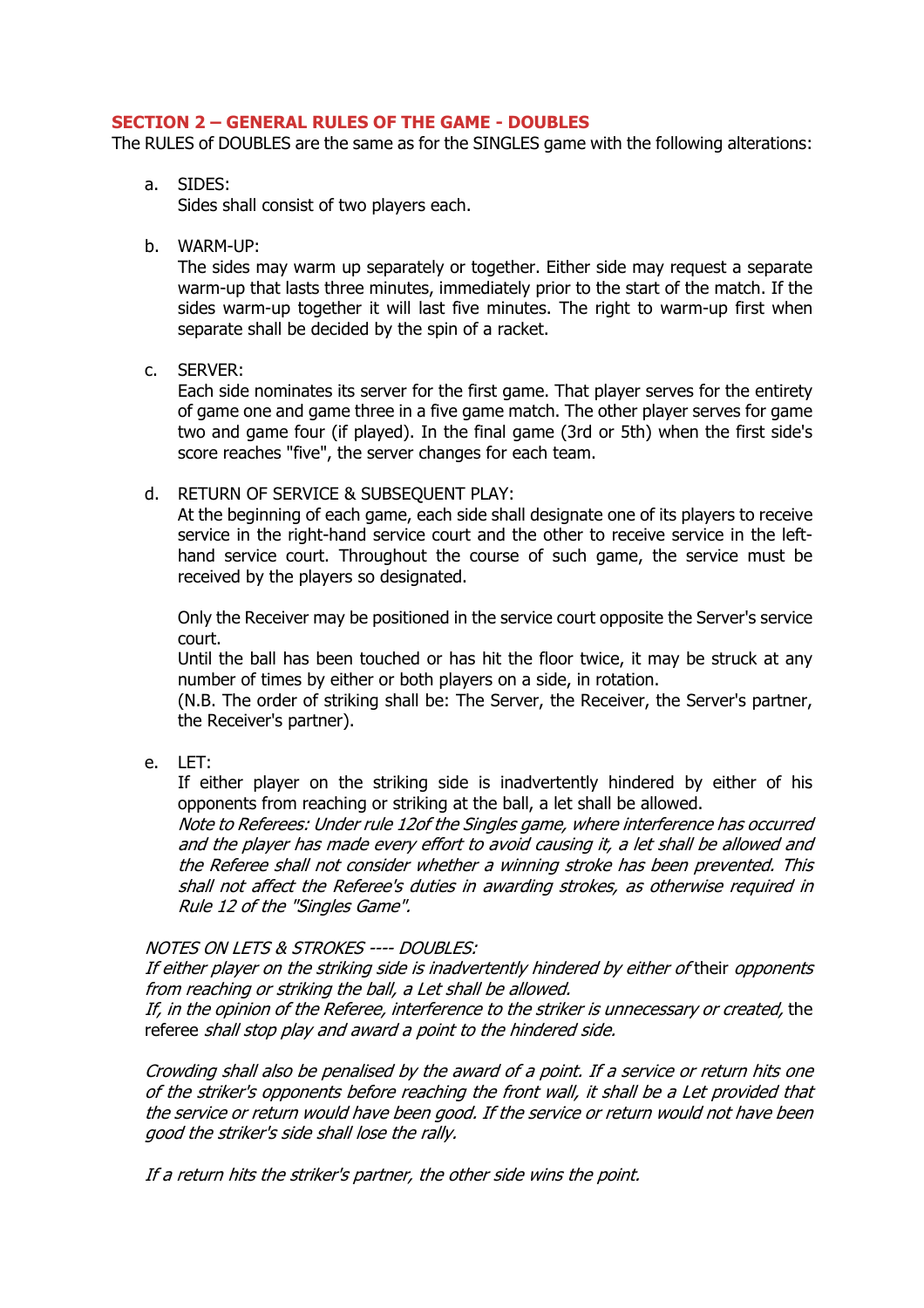# **SECTION 3 – COMPETITION RULES**

# **THE SCORE**

A match consists of the best of three or five games at the option of the organisers of the competition. Each game is normally point-a-rally scoring to 11 (PAR 11). When the score in a game is tied at 10-10, a player/side must when by 2 points.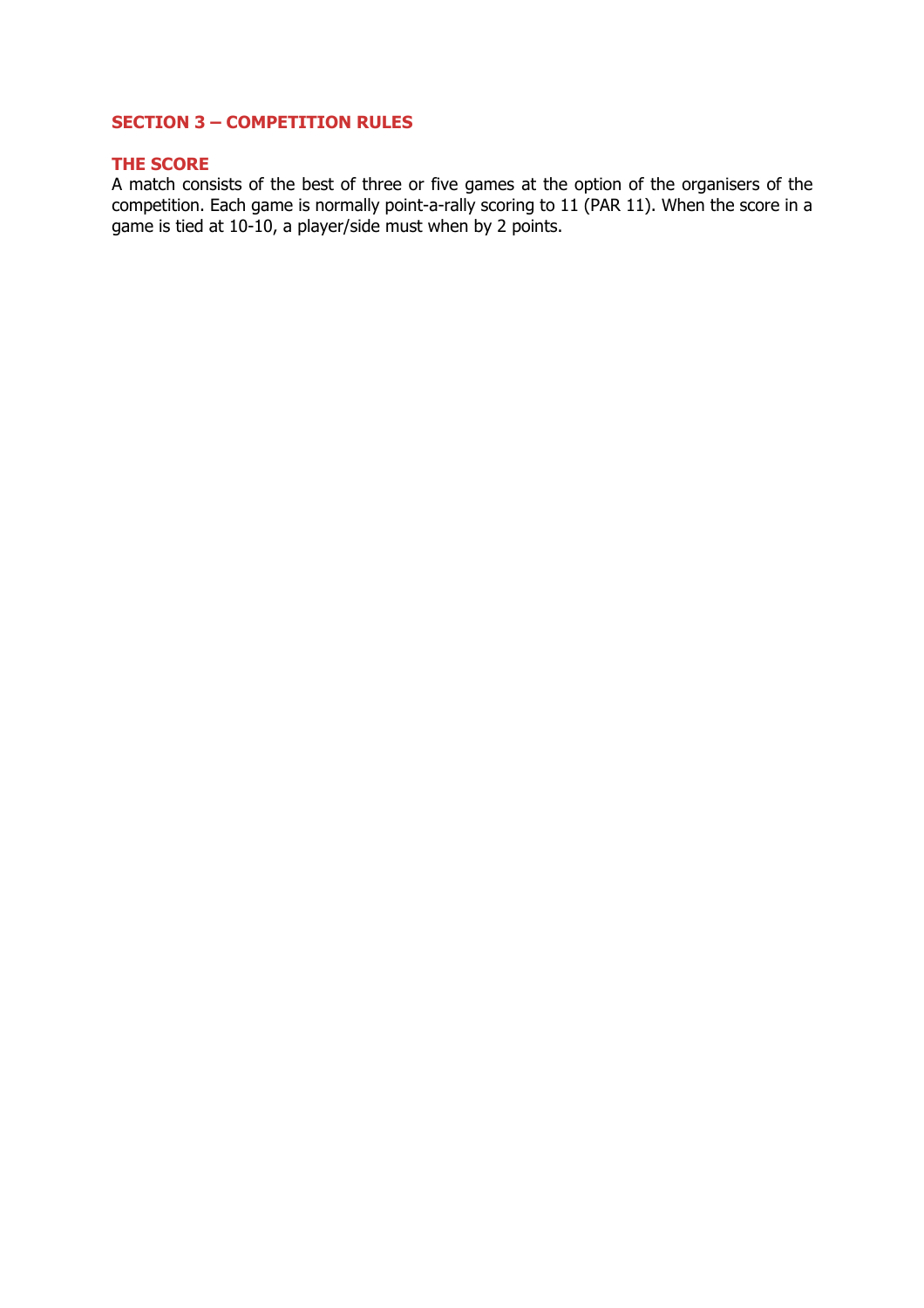# **SECTION 4 – MATCH MANAGEMENT (Match Refereeing)**

# **1. CONTROL OF A MATCH**

A match is normally controlled by a Referee, assisted by a Marker. One person may be appointed to carry out the functions of both Referee and Marker. The Referee announces all decisions to the players and the Marker repeats the decision and calls the score.

A minimum of half an hour before the commencement of a match, either player may request a Referee and/or a Marker other than the one (s) appointed, and this request may be considered by the Tournament Referee and a substitute appointed. Players are not permitted to request any such change after the commencement of a match.

#### **2. DUTIES OF THE MARKER**

- a. The Marker calls the play and the score, with the Server's score first. The Marker shall call "fault", "footfault", "not up"' "out" or "down", as appropriate.
- b. If in the course of play the Marker calls "not-up", "out", or "down" or in the case of a second service, "fault" or "foot-fault", then the rally shall cease.
- c. If the Marker's decision is reversed on appeal, a Let shall be allowed, except as provided for in the rules.
- d. Any service or return shall be considered good unless otherwise called.
- e. After the server has served a fault and the receiver has made no attempt to return the serve, the Marker shall repeat the score and add the words "one fault", before the Server serves again. This call shall be repeated should subsequent rallies end in a Let.
- f. If the Marker is unsighted or uncertain, the Referee shall make the relevant decision; if the referee is unsure a Let shall be allowed.

### **3. DUTIES OF THE REFEREE**

- a. The Referee shall make decisions on the outcome of rallies where called for by the rules, and shall decide all appeals, including those against the Marker's calls. The decision of the Referee shall be final.
- b. The Marker's calls shall stand except:
	- (i) Upon appeal by one of the players.
	- (ii) As provided for in the rules.
	- (iii) When the Marker has called the score incorrectly.
	- (iv) When the Marker has failed to call the ball "not up", "out" or "down" and, on appeal, the Referee rules that such was in fact the case, the rally should be awarded accordingly.
	- (v) When the Marker has called "not up", "out" or "down" and, on appeal, the Referee rules that this was not the case; a Let shall be allowed except that, if in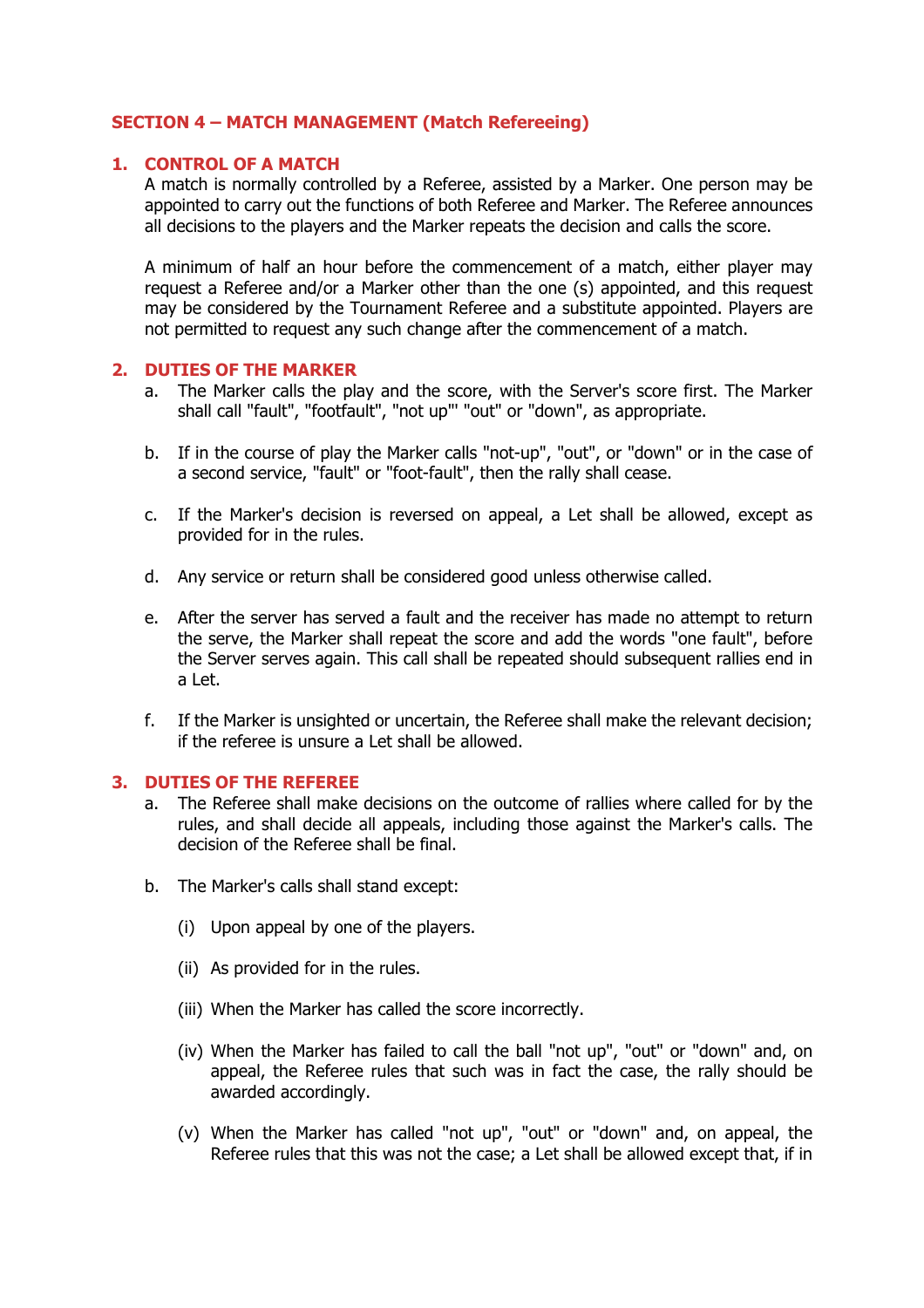the Referee's opinion, the Marker's call had interrupted an undoubted winning return, the Referee shall award the rally accordingly.

- (vi) When the Referee is absolutely convinced that the Marker has made an obvious error in stopping play or allowing play to continue, the Referee shall immediately rule accordingly.
- c. The Referee is responsible that all time periods laid down in the rules are strictly adhered to.
- d. In specific cases, the Referee may order:
	- (i) A player, who has left the court, to play on.
	- (ii) A player to leave the court and to award the match to the opponent.
	- (iii) A match to be awarded to a player whose opponent fails to be present on court within ten minutes of the advertised time of play.
	- (iv) Play to be stopped in order to warn that the conduct of one or both of the players is an infringement of the rules. A Referee should avail himself of this rule as early as possible when either player is showing a tendency to break the provisions of rule 12.
- e. If after warning, a player contravenes rule 16(c) again, the Referee shall award a game to the opponent.

#### **4. APPEALS**

- a. An appeal may be made against any decision of the Marker, except for a call of 'fault' or 'foot- fault' to the first service.
- b. If the Marker fails to call 'fault' or 'foot-fault' to the first service, the Receiver may appeal provided no attempt is made to return the ball. If the appeal is upheld the service shall be a fault.
- c. If the Marker calls 'fault' or 'foot-fault' to the second service, the Server may appeal. If the appeal is upheld, a "let" shall be allowed, with 'one fault' standing.
- d. `If the Marker fails to call 'fault' or 'foot-fault' to the second service, the Receiver may appeal, either immediately or at the end of the rally if they have played the ball. If the appeal is upheld, the Receiver shall win the rally.

A player who wishes to request a Let must do so by saying "Let, please". Play shall cease until the Referee has announced a decision.

No appeal may be made after the delivery of a service for anything that occurred before that service.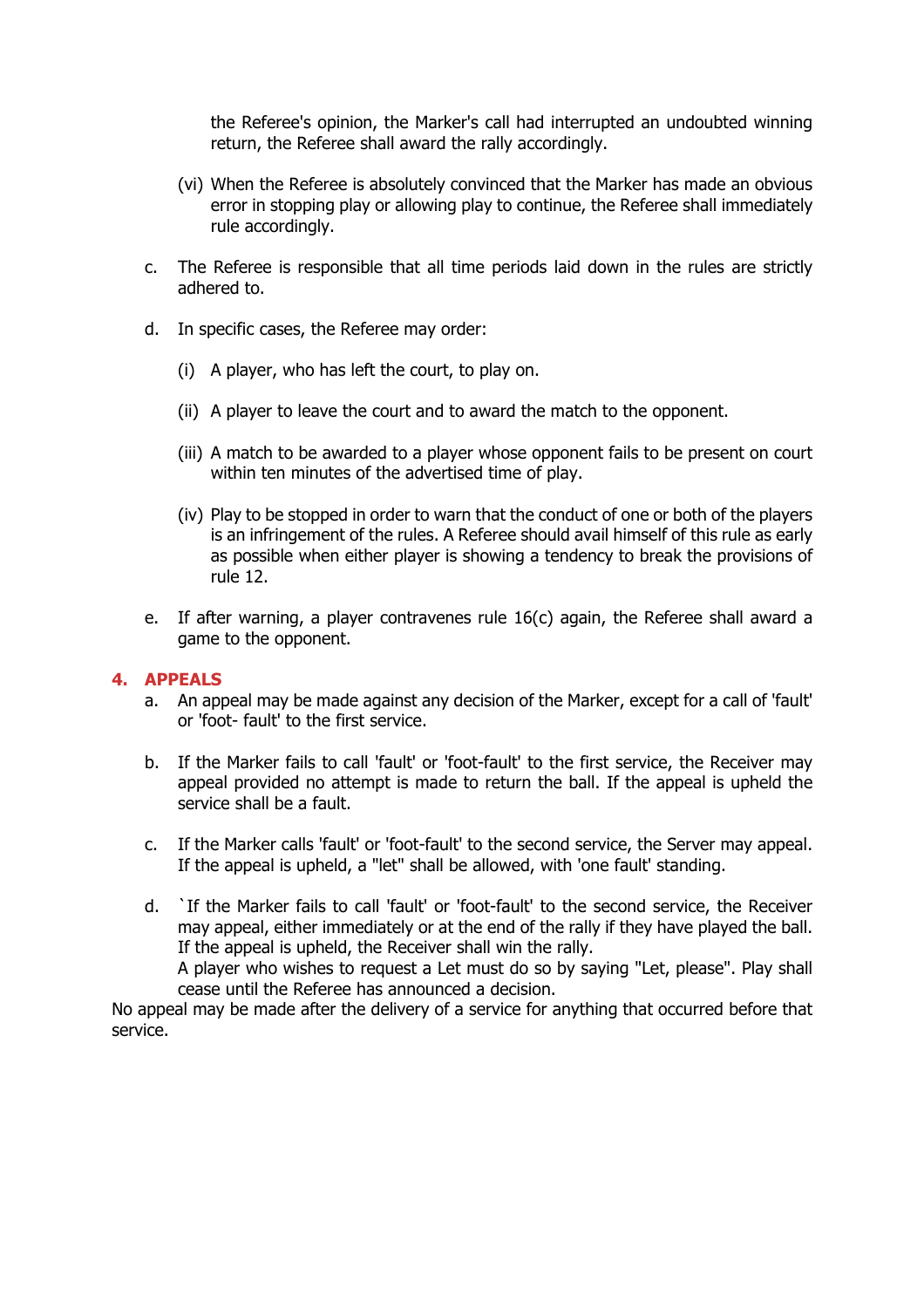# **SECTION 5 – RACKET & BALL SPECIFICATIONS**

# **1. SQUASH 57 RACKET SPECIFICATION**

# **DIMENSIONS OF A RACKET**

Maximum length - 558 mm.

Maximum width, measured at right angles to the shaft - 292 mm.

Maximum length of strings - 420 mm

Minimum width of any frame or any structural member (measured in plane of strings) - 7 mm. Maximum depth of any frame or other structural member (measured at right angles to plane of strings) - 26 mm.

Minimum radius of outside curvature of frame at any point - 50 mm.

Minimum radius of curvature of any edge of frame or other structural member - 2 mm.

# **WEIGHT**

Maximum weight - 280 gm.

# **CONSTRUCTION.**

- a. The head of the racket is defined as that part of the racket containing or surrounding the strung area.
- b. Strings and string ends must be recessed within the racket head or, in cases where such recessing is impractical because of racket material, or design, must be protected by a securely attached bumper strip.
- c. The bumper strip must be made of a flexible material which cannot crease into sharp edges following abrasive contact with the floor or walls.
- d. The bumper strip shall be of a white, colourless or unpigmented material. Where for cosmetic reasons a manufacturer chooses to use a coloured bumper strip, then the manufacturer shall demonstrate to the satisfaction of the WSF that this does not leave a coloured deposit on the walls or floor of the court after contact.
- e. The frame of the racket shall be of a colour and/or material which will not mark the walls or floor following an impact in normal play.
- f. Strings shall be gut, nylon or a substitute material, provided metal is not used.
- g. Only two layers of strings shall be allowed and these shall be alternately interlaced or bonded where they cross, and the string pattern shall be generally uniform and form a single plane over the racket head.
- h. Any grommets, string spacers or other devices attached to any part of the racket shall be used solely to limit or prevent wear and tear or vibration, and be reasonable in size and placement for such purpose. They shall not be attached to any part of the strings within the hitting area (defined as the area formed by overlapping strings).
- i. There shall be no unstrung areas within the racket construction such that will allow the passage of a sphere greater than 50mm in diameter.